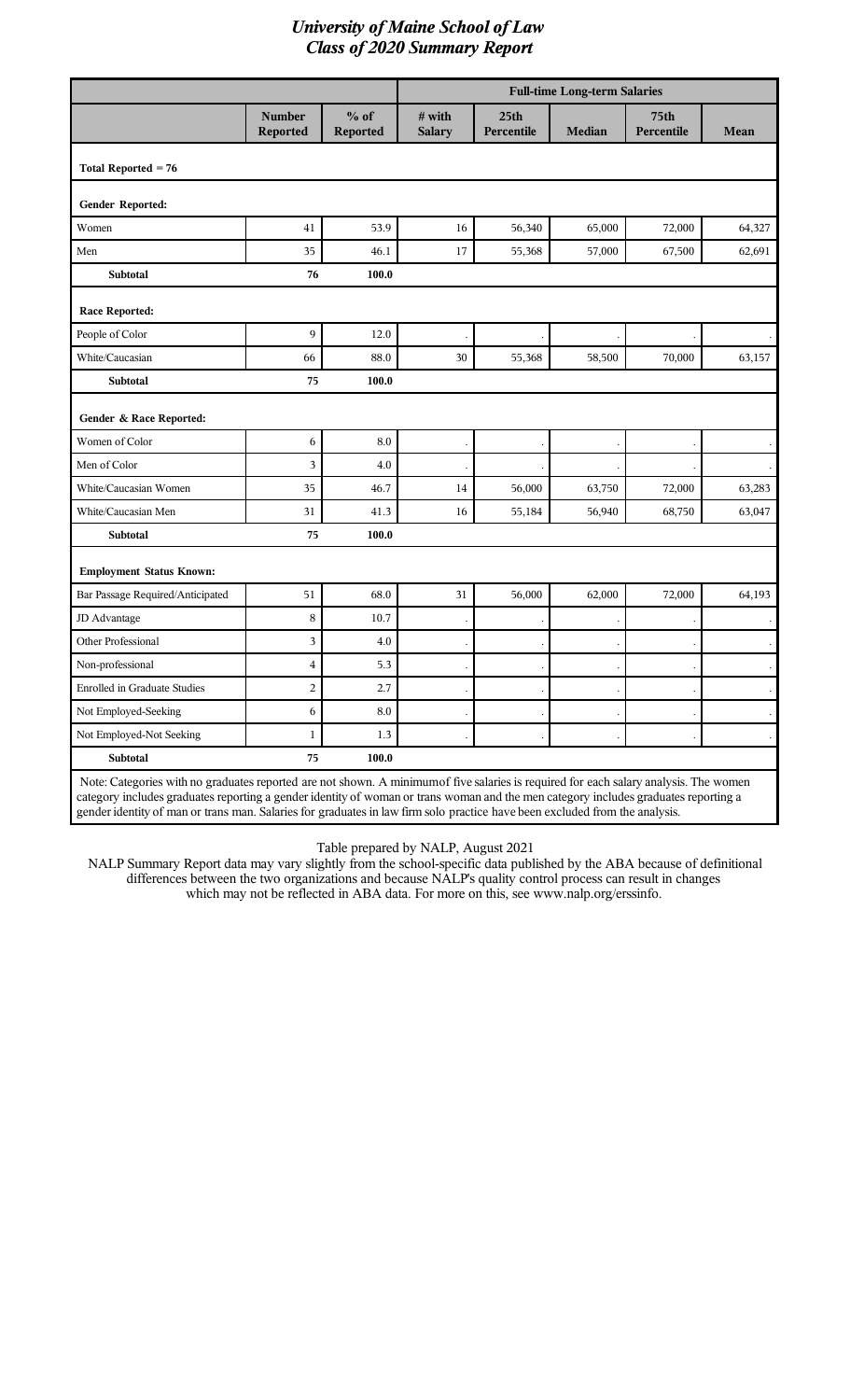|                                                                                                                                            |                           |                           | <b>Full-time Long-term Salaries</b> |                                |               |                                |        |  |
|--------------------------------------------------------------------------------------------------------------------------------------------|---------------------------|---------------------------|-------------------------------------|--------------------------------|---------------|--------------------------------|--------|--|
|                                                                                                                                            | Number<br><b>Reported</b> | $%$ of<br><b>Reported</b> | # with<br><b>Salary</b>             | 25 <sub>th</sub><br>Percentile | <b>Median</b> | 75 <sub>th</sub><br>Percentile | Mean   |  |
| Total Employed or Enrolled in Graduate Studies:                                                                                            |                           |                           |                                     |                                |               |                                |        |  |
| <b>Enrolled in Graduate Studies</b>                                                                                                        | $\overline{c}$            | 2.7                       |                                     |                                |               |                                |        |  |
| Employed                                                                                                                                   | 66                        | 88.0                      | 33                                  | 56,000                         | 60,000        | 71,274                         | 63,484 |  |
| <b>Subtotal</b>                                                                                                                            | 68                        | 90.7                      |                                     |                                |               |                                |        |  |
| <b>Employment by Sector:</b>                                                                                                               |                           |                           |                                     |                                |               |                                |        |  |
| Private Sector                                                                                                                             | 42                        | 63.6                      | 14                                  | 55,000                         | 65,000        | 72,100                         | 65,829 |  |
| Public Sector                                                                                                                              | 24                        | 36.4                      | 19                                  | 56,000                         | 56,880        | 70,000                         | 61,757 |  |
| <b>Subtotal</b>                                                                                                                            | 66                        | 100.0                     |                                     |                                |               |                                |        |  |
| Full-time or Part-time Job Status:                                                                                                         |                           |                           |                                     |                                |               |                                |        |  |
| Bar Passage Required/Anticipated:<br>Full-time                                                                                             | 50                        | 75.8                      | 31                                  | 56,000                         | 62,000        | 72,000                         | 64,193 |  |
| Bar Passage Required/Anticipated:<br>Part-time                                                                                             | $\mathbf{1}$              | 1.5                       |                                     |                                |               |                                |        |  |
| JD Advantage: Full-time                                                                                                                    | 7                         | 10.6                      |                                     |                                |               |                                |        |  |
| JD Advantage: Part-time                                                                                                                    | $\mathbf{1}$              | 1.5                       |                                     |                                |               |                                |        |  |
| Other Professional: Full-time                                                                                                              | 3                         | 4.5                       |                                     |                                |               |                                |        |  |
| Non-professional: Full-time                                                                                                                | 1                         | 1.5                       |                                     |                                |               |                                |        |  |
| Non-professional: Part-time                                                                                                                | 3                         | 4.5                       |                                     |                                |               |                                |        |  |
| <b>Subtotal</b>                                                                                                                            | 66                        | 100.0                     |                                     |                                |               |                                |        |  |
| <b>Employment Categories:</b>                                                                                                              |                           |                           |                                     |                                |               |                                |        |  |
| <b>Business</b>                                                                                                                            | 11                        | 16.7                      |                                     |                                |               |                                |        |  |
| Judicial Clerk                                                                                                                             | 12                        | 18.2                      | 11                                  | 56,000                         | 56,680        | 60,000                         | 59,262 |  |
| Private Practice                                                                                                                           | 31                        | 47.0                      | $12\,$                              | 55,000                         | 65,000        | 69,750                         | 64,125 |  |
| Government                                                                                                                                 | 9                         | 13.6                      | 7                                   | 54,000                         | 62,500        | 81,000                         | 67,071 |  |
| Public Interest                                                                                                                            | 3                         | 4.5                       |                                     |                                |               |                                |        |  |
| Subtotal                                                                                                                                   | 66                        | 100.0                     |                                     |                                |               |                                |        |  |
| Note: Categories with no graduates reported are not shown. A minimum of five salaries is required for each salary analysis. Private sector |                           |                           |                                     |                                |               |                                |        |  |

includes jobs in law firms and business. All other jobs are considered public sector. Employment by sector does not include graduates for whom employer type was not reported. Salaries for graduates in law firm solo practice have been excluded from the analysis.

Table prepared by NALP, August 2021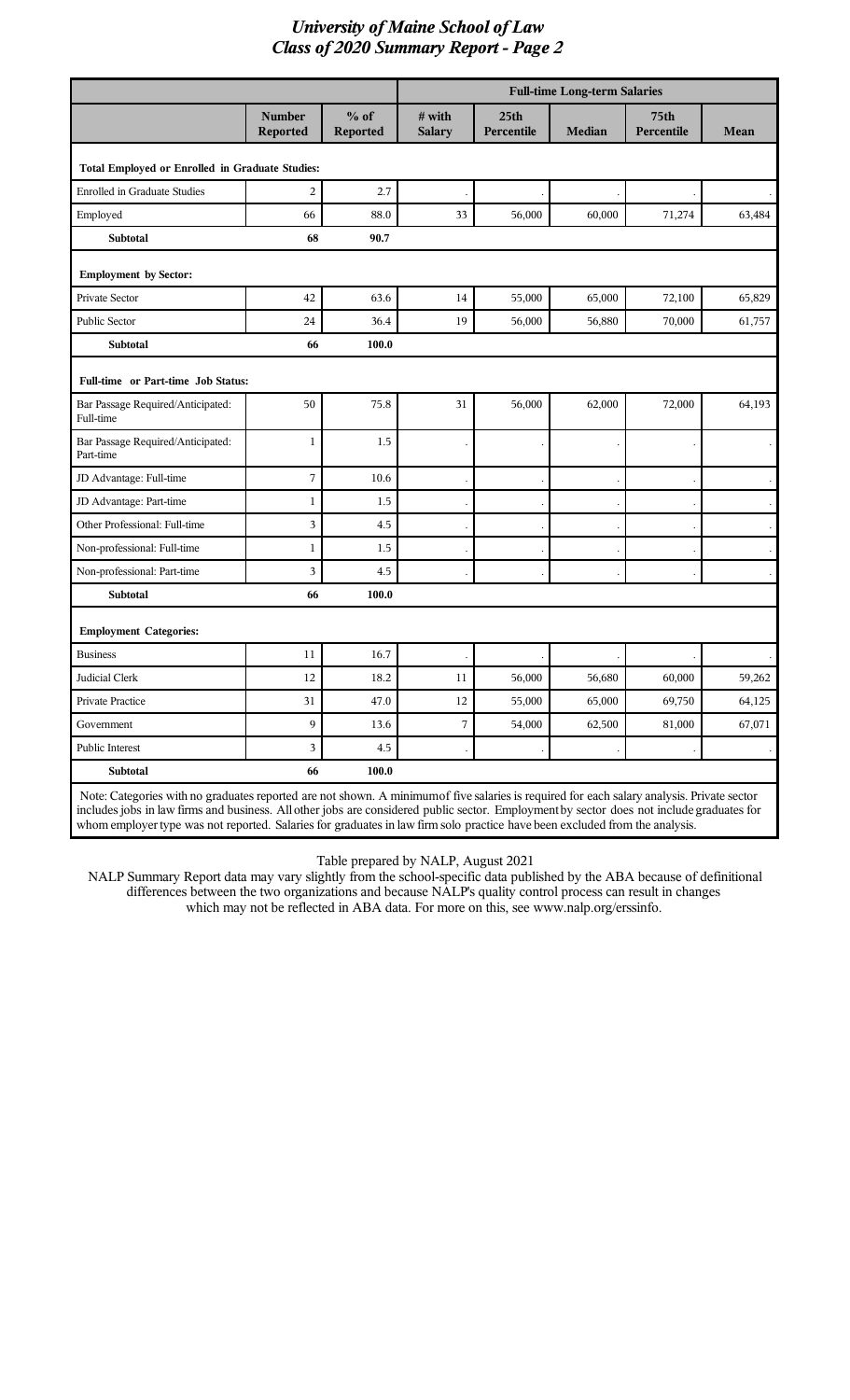|                                                                                                                             |                           |                    | <b>Full-time Long-term Salaries</b> |                                |               |                                |                      |  |
|-----------------------------------------------------------------------------------------------------------------------------|---------------------------|--------------------|-------------------------------------|--------------------------------|---------------|--------------------------------|----------------------|--|
|                                                                                                                             | <b>Number</b><br>Reported | $%$ of<br>Reported | # with<br><b>Salary</b>             | 25 <sub>th</sub><br>Percentile | <b>Median</b> | 75 <sub>th</sub><br>Percentile | Mean                 |  |
| <b>Business Jobs:</b>                                                                                                       |                           |                    |                                     |                                |               |                                |                      |  |
| Bar Passage Required/Anticipated                                                                                            | $\overline{c}$            | 18.2               |                                     |                                |               |                                |                      |  |
| JD Advantage                                                                                                                | 3                         | 27.3               |                                     |                                |               |                                |                      |  |
| Other Professional                                                                                                          | $\boldsymbol{2}$          | 18.2               |                                     |                                |               |                                |                      |  |
| Non-professional                                                                                                            | $\overline{4}$            | 36.4               |                                     |                                |               |                                | $\ddot{\phantom{a}}$ |  |
| <b>Subtotal</b>                                                                                                             | 11                        | 100.0              |                                     |                                |               |                                |                      |  |
| <b>Private Practice Jobs:</b>                                                                                               |                           |                    |                                     |                                |               |                                |                      |  |
| Bar Passage Required/Anticipated                                                                                            | 29                        | 93.5               | 12                                  | 55,000                         | 65,000        | 69,750                         | 64,125               |  |
| JD Advantage                                                                                                                | $\overline{c}$            | 6.5                |                                     |                                |               |                                |                      |  |
| <b>Subtotal</b>                                                                                                             | 31                        | 100.0              |                                     |                                |               |                                |                      |  |
| <b>Government Jobs:</b>                                                                                                     |                           |                    |                                     |                                |               |                                |                      |  |
| Bar Passage Required/Anticipated                                                                                            | 7                         | 77.8               | 6                                   | 62,000                         | 67,250        | 81,000                         | 69,417               |  |
| JD Advantage                                                                                                                | $\mathbf{1}$              | 11.1               |                                     |                                |               |                                |                      |  |
| Other Professional                                                                                                          | $\mathbf{1}$              | 11.1               |                                     |                                |               |                                |                      |  |
| <b>Subtotal</b>                                                                                                             | 9                         | 100.0              |                                     |                                |               |                                |                      |  |
| Judicial Clerkships:                                                                                                        |                           |                    |                                     |                                |               |                                |                      |  |
| Federal                                                                                                                     | $\mathbf{1}$              | 8.3                |                                     |                                |               |                                |                      |  |
| <b>State</b>                                                                                                                | 11                        | 91.7               | 10                                  | 56,000                         | 56,680        | 57,000                         | 58,061               |  |
| Subtotal                                                                                                                    | 12                        | 100.0              |                                     |                                |               |                                |                      |  |
| Note: Categories with no graduates reported are not shown. A minimum of five salaries is required for each salary analysis. |                           |                    |                                     |                                |               |                                |                      |  |

Salaries for graduates in law firm solo practice have been excluded from the analysis.

I

Table prepared by NALP, August 2021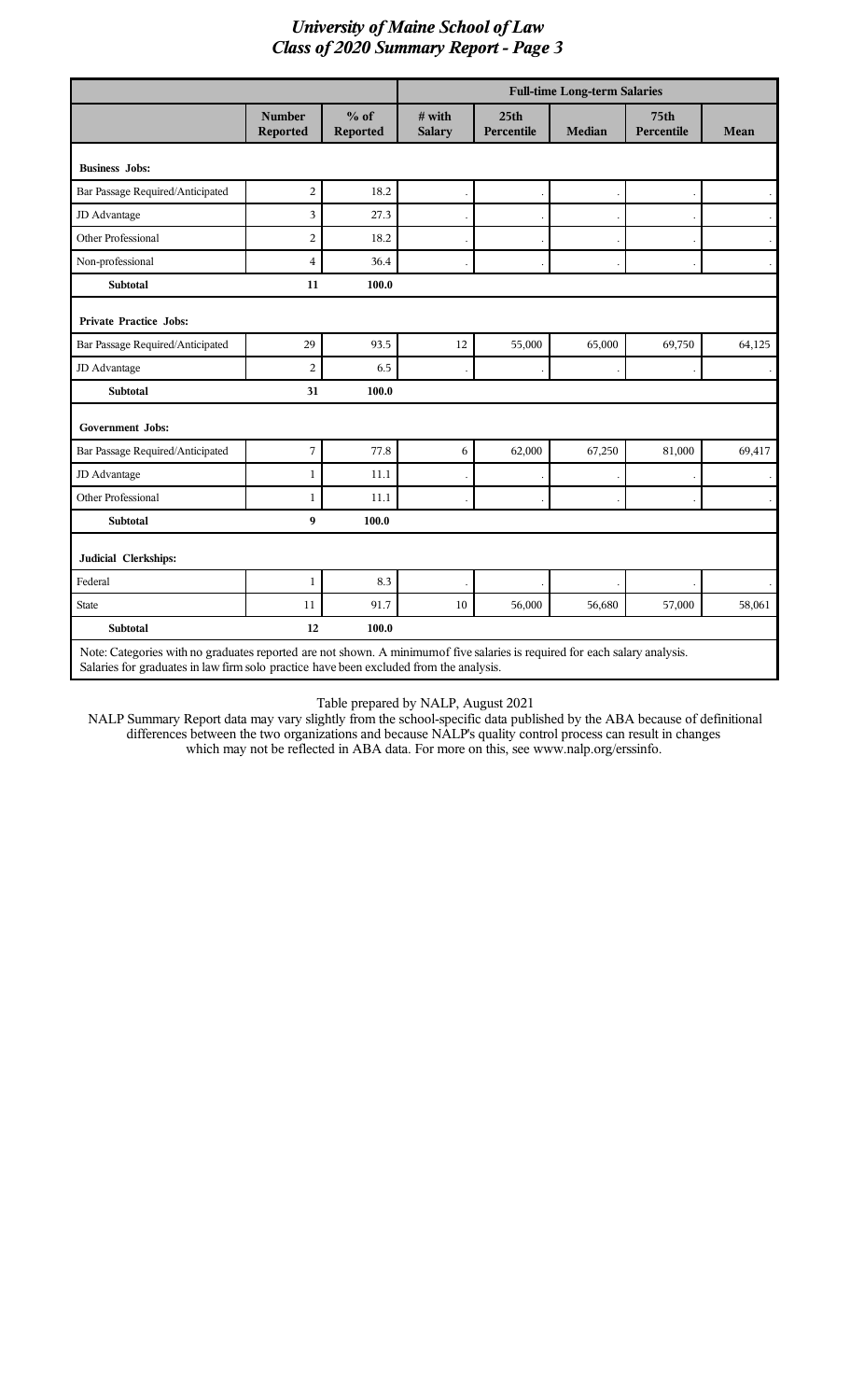|                                       |                                                                                                                                                                                                                       |                    |                           |                                | <b>Full-time Long-term Salaries</b> |                                |                      |  |  |
|---------------------------------------|-----------------------------------------------------------------------------------------------------------------------------------------------------------------------------------------------------------------------|--------------------|---------------------------|--------------------------------|-------------------------------------|--------------------------------|----------------------|--|--|
|                                       | <b>Number</b><br>Reported                                                                                                                                                                                             | $%$ of<br>Reported | $#$ with<br><b>Salary</b> | 25 <sub>th</sub><br>Percentile | <b>Median</b>                       | 75 <sub>th</sub><br>Percentile | Mean                 |  |  |
| <b>Public Interest Jobs:</b>          |                                                                                                                                                                                                                       |                    |                           |                                |                                     |                                |                      |  |  |
| Bar Passage Required/Anticipated      | 1                                                                                                                                                                                                                     | 33.3               |                           |                                |                                     |                                |                      |  |  |
| JD Advantage                          | $\overline{2}$                                                                                                                                                                                                        | 66.7               |                           |                                |                                     |                                | $\ddot{\phantom{0}}$ |  |  |
| <b>Subtotal</b>                       | $\overline{\mathbf{3}}$                                                                                                                                                                                               | 100.0              |                           |                                |                                     |                                |                      |  |  |
| Size of Law Firm (by # of Attorneys): |                                                                                                                                                                                                                       |                    |                           |                                |                                     |                                |                      |  |  |
| $1 - 10$                              | 20                                                                                                                                                                                                                    | 64.5               | $\overline{7}$            | 55,000                         | 65,000                              | 67,500                         | 63,357               |  |  |
| 11-25                                 | 6                                                                                                                                                                                                                     | 19.4               |                           |                                |                                     |                                | $\ddot{\phantom{0}}$ |  |  |
| 26-50                                 | $\mathbf{1}$                                                                                                                                                                                                          | 3.2                |                           |                                |                                     |                                | $\ddot{\phantom{0}}$ |  |  |
| 51-100                                | $\overline{c}$                                                                                                                                                                                                        | 6.5                |                           |                                |                                     |                                | $\bullet$            |  |  |
| 101-250                               | $\mathbf{1}$                                                                                                                                                                                                          | 3.2                |                           |                                |                                     |                                |                      |  |  |
| $501+$                                | $\mathbf{1}$                                                                                                                                                                                                          | 3.2                |                           |                                |                                     |                                |                      |  |  |
| <b>Subtotal</b>                       | 31                                                                                                                                                                                                                    | 100.0              |                           |                                |                                     |                                |                      |  |  |
| Type of Law Firm Job:                 |                                                                                                                                                                                                                       |                    |                           |                                |                                     |                                |                      |  |  |
| Associate/Entry-level Attorney        | 27                                                                                                                                                                                                                    | 87.1               | 11                        | 55,000                         | 65,000                              | 67,500                         | 63,136               |  |  |
| <b>Staff Attorney</b>                 | 1                                                                                                                                                                                                                     | 3.2                |                           |                                |                                     |                                |                      |  |  |
| Law Clerk                             | $\overline{c}$                                                                                                                                                                                                        | 6.5                |                           |                                |                                     |                                | $\cdot$              |  |  |
| Paralegal                             | $\mathbf{1}$                                                                                                                                                                                                          | 3.2                |                           |                                |                                     |                                |                      |  |  |
| <b>Subtotal</b>                       | 31                                                                                                                                                                                                                    | 100.0              |                           |                                |                                     |                                |                      |  |  |
|                                       | Note: Categories with no graduates reported are not shown. A minimum of five salaries is required for each salary analysis.<br>Salaries for graduates in law firm solo practice have been excluded from the analysis. |                    |                           |                                |                                     |                                |                      |  |  |

Table prepared by NALP, August 2021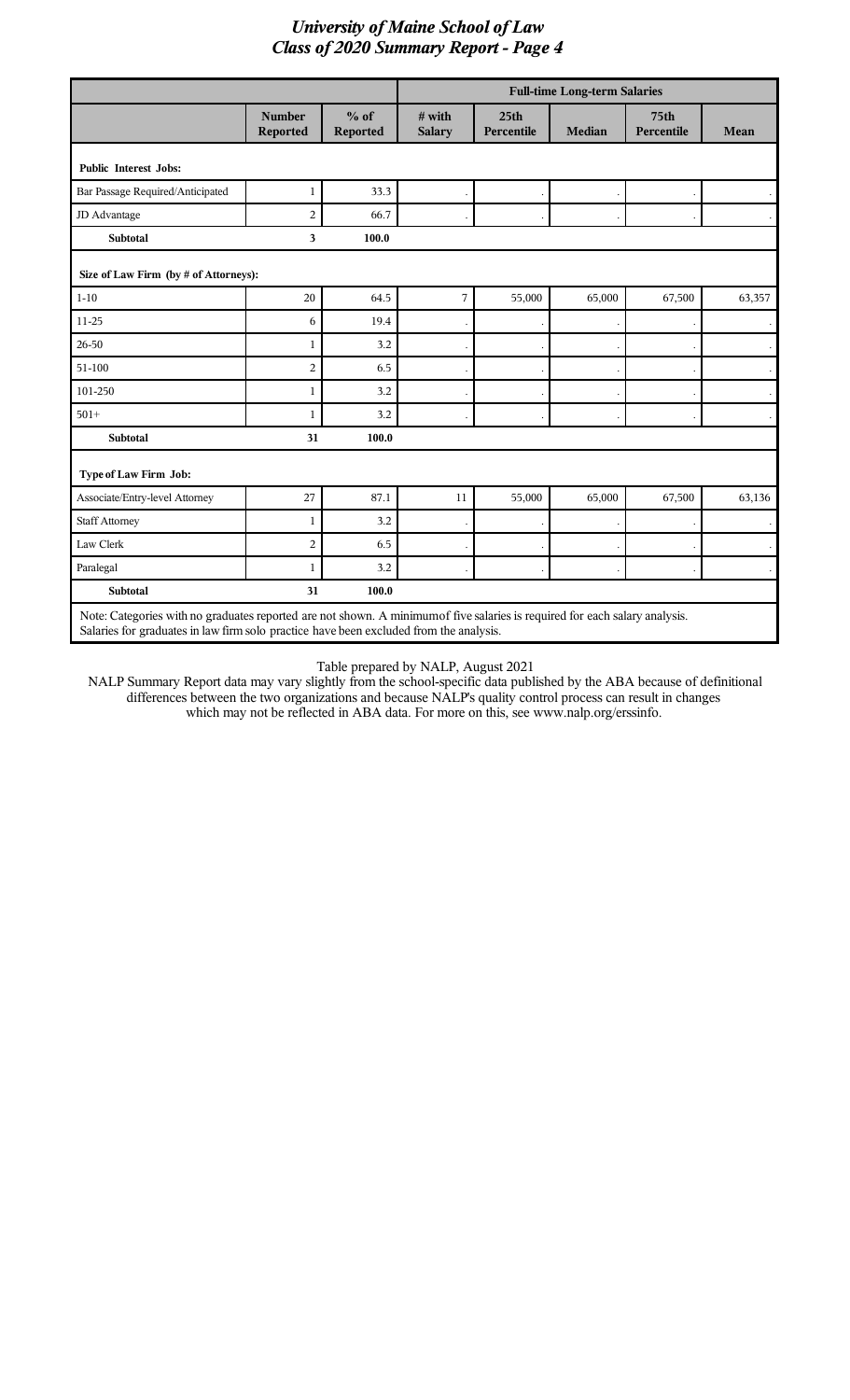|                                               |                                                                                                                                                                                                                       |                           |                           |                                | <b>Full-time Long-term Salaries</b> |                                |        |  |  |
|-----------------------------------------------|-----------------------------------------------------------------------------------------------------------------------------------------------------------------------------------------------------------------------|---------------------------|---------------------------|--------------------------------|-------------------------------------|--------------------------------|--------|--|--|
|                                               | <b>Number</b><br><b>Reported</b>                                                                                                                                                                                      | $%$ of<br><b>Reported</b> | $#$ with<br><b>Salary</b> | 25 <sub>th</sub><br>Percentile | <b>Median</b>                       | 75 <sub>th</sub><br>Percentile | Mean   |  |  |
| <b>Jobs Taken by Region:</b>                  |                                                                                                                                                                                                                       |                           |                           |                                |                                     |                                |        |  |  |
| New England                                   | 52                                                                                                                                                                                                                    | 78.8                      | 29                        | 56,000                         | 57,000                              | 67,500                         | 62,642 |  |  |
| Mid-Atlantic                                  | 4                                                                                                                                                                                                                     | 6.1                       |                           |                                |                                     |                                |        |  |  |
| W North Central                               | 1                                                                                                                                                                                                                     | 1.5                       |                           |                                |                                     |                                |        |  |  |
| South Atlantic                                | 1                                                                                                                                                                                                                     | 1.5                       |                           |                                |                                     |                                |        |  |  |
| E South Central                               | 1                                                                                                                                                                                                                     | 1.5                       |                           |                                |                                     |                                |        |  |  |
| W South Central                               | $\overline{2}$                                                                                                                                                                                                        | 3.0                       |                           |                                |                                     |                                |        |  |  |
| Mountain                                      | 1                                                                                                                                                                                                                     | 1.5                       |                           |                                |                                     |                                |        |  |  |
| Pacific                                       | 4                                                                                                                                                                                                                     | 6.1                       |                           |                                |                                     |                                |        |  |  |
| <b>Subtotal</b>                               | 66                                                                                                                                                                                                                    | 100.0                     |                           |                                |                                     |                                |        |  |  |
| <b>Location of Jobs:</b>                      |                                                                                                                                                                                                                       |                           |                           |                                |                                     |                                |        |  |  |
| In-State                                      | 47                                                                                                                                                                                                                    | 71.2                      | 28                        | 55,500                         | 57,000                              | 69,387                         | 62,647 |  |  |
| Out of State                                  | 19                                                                                                                                                                                                                    | 28.8                      | 5                         | 62,500                         | 70,000                              | 72,000                         | 68,174 |  |  |
| Subtotal                                      | 66                                                                                                                                                                                                                    | 100.0                     |                           |                                |                                     |                                |        |  |  |
| # States and Territories with Employed Grads: |                                                                                                                                                                                                                       |                           |                           |                                |                                     |                                |        |  |  |
|                                               | 14                                                                                                                                                                                                                    |                           |                           |                                |                                     |                                |        |  |  |
| Total #                                       | 14                                                                                                                                                                                                                    |                           |                           |                                |                                     |                                |        |  |  |
|                                               | Note: Categories with no graduates reported are not shown. A minimum of five salaries is required for each salary analysis.<br>Salaries for graduates in law firm solo practice have been excluded from the analysis. |                           |                           |                                |                                     |                                |        |  |  |

 $\overline{\phantom{a}}$ 

 $\mathbf{I}$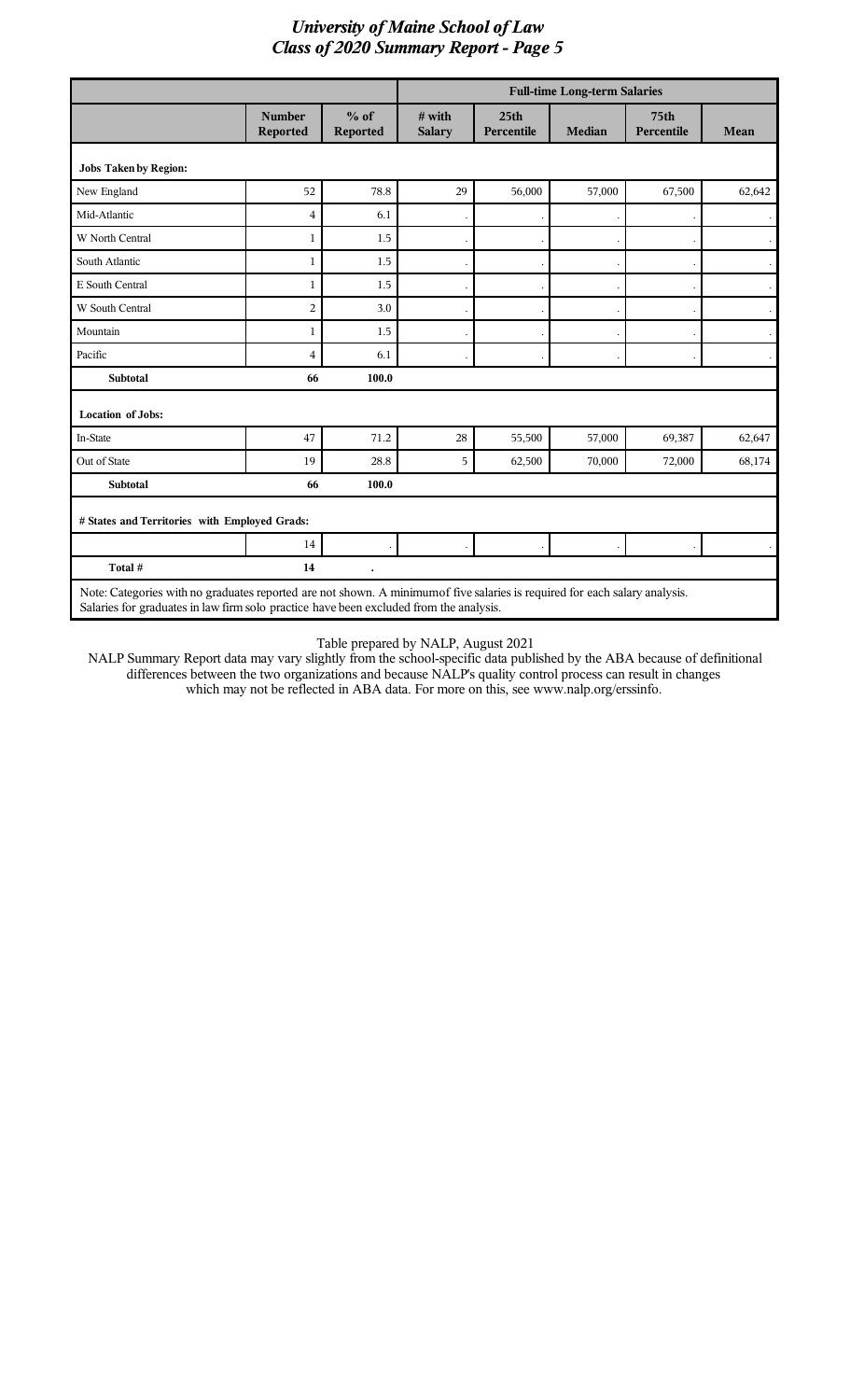|                                                                                                                                                                                                            | <b>Number</b><br><b>Reported</b> | $%$ of<br><b>Reported</b> |  |  |  |
|------------------------------------------------------------------------------------------------------------------------------------------------------------------------------------------------------------|----------------------------------|---------------------------|--|--|--|
| Source of Job:                                                                                                                                                                                             |                                  |                           |  |  |  |
| OCI                                                                                                                                                                                                        | 5                                | 9.4                       |  |  |  |
| Internship/externship experience                                                                                                                                                                           | 6                                | 11.3                      |  |  |  |
| Job posting in CSO                                                                                                                                                                                         | 10                               | 18.9                      |  |  |  |
| Job posted online or in print                                                                                                                                                                              | 5                                | 9.4                       |  |  |  |
| Clerkship application process or<br><b>OSCAR</b>                                                                                                                                                           | 6                                | 11.3                      |  |  |  |
| Returned to or continued with<br>pre-law school employer                                                                                                                                                   | $\overline{c}$                   | 3.8                       |  |  |  |
| Referral                                                                                                                                                                                                   | 4                                | 7.5                       |  |  |  |
| Self-initiated contact/networking                                                                                                                                                                          | 12                               | 22.6                      |  |  |  |
| Temp agency                                                                                                                                                                                                | 2                                | 3.8                       |  |  |  |
| Other                                                                                                                                                                                                      | 1                                | 1.9                       |  |  |  |
| <b>Subtotal</b>                                                                                                                                                                                            | 53                               | 100.0                     |  |  |  |
| Timing of Job Offer:                                                                                                                                                                                       |                                  |                           |  |  |  |
| Before graduation                                                                                                                                                                                          | 28                               | 49.1                      |  |  |  |
| After graduation                                                                                                                                                                                           | 29                               | 50.9                      |  |  |  |
| <b>Subtotal</b>                                                                                                                                                                                            | 57                               | 100.0                     |  |  |  |
| Search Status of Employed Grads:                                                                                                                                                                           |                                  |                           |  |  |  |
| Seeking a different job                                                                                                                                                                                    | 12                               | 21.1                      |  |  |  |
| Not seeking a different job                                                                                                                                                                                | 45                               | 78.9                      |  |  |  |
| <b>Subtotal</b>                                                                                                                                                                                            | 57                               | 100.0                     |  |  |  |
| Note: Figures are based on jobs for which the item was<br>reported, and thus may not add to the total number of jobs.<br>Timing of job offer figures exclude any graduates starting their<br>own practice. |                                  |                           |  |  |  |

Table prepared by NALP, August 2021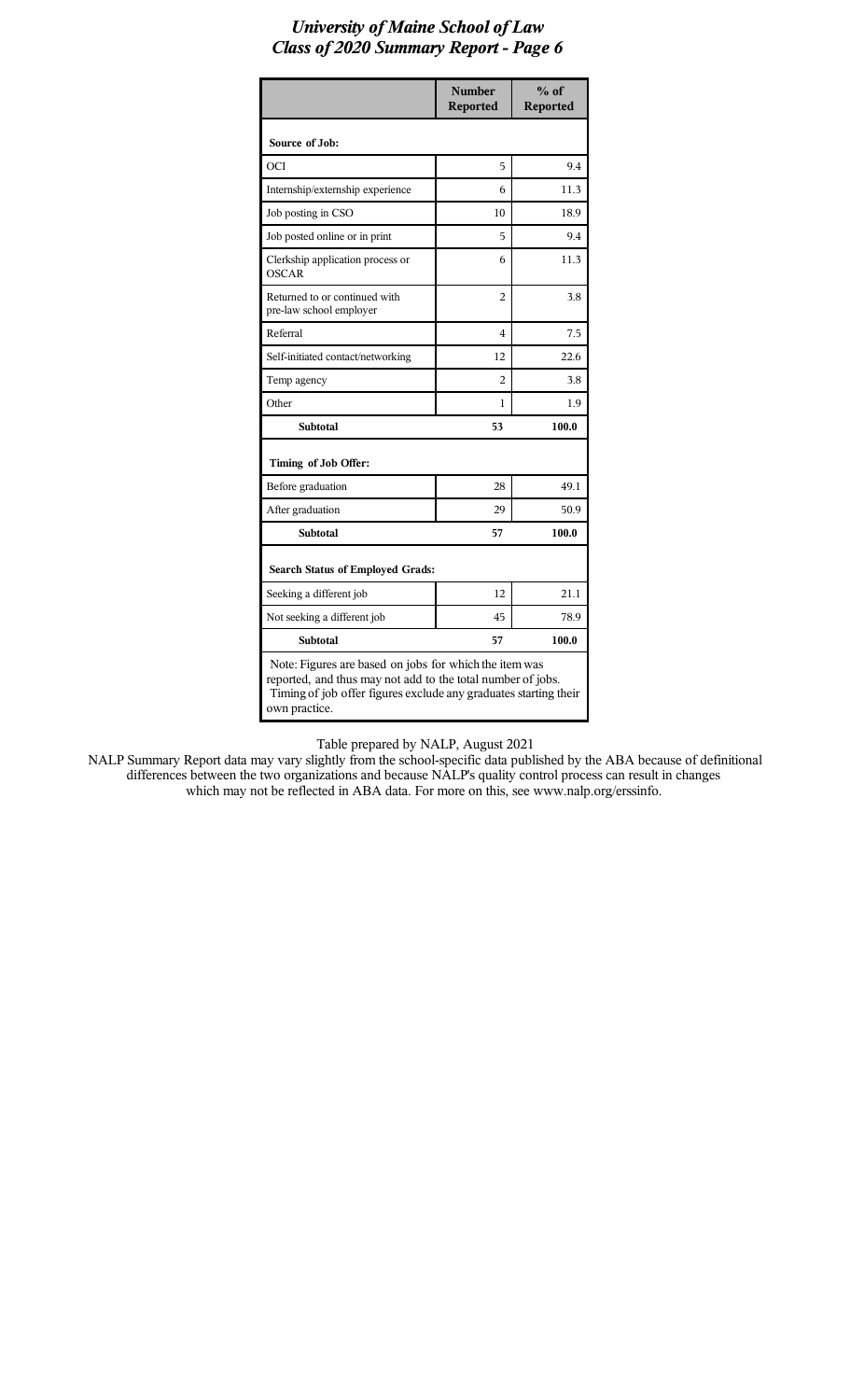|                                                                                                                                                                                                                             | <b>Number of Jobs Reported</b><br>as:                                          |                               |  |  |  |  |
|-----------------------------------------------------------------------------------------------------------------------------------------------------------------------------------------------------------------------------|--------------------------------------------------------------------------------|-------------------------------|--|--|--|--|
|                                                                                                                                                                                                                             | <b>Short-term</b><br>(Less than<br>Long-term<br>$(1+ \text{years})$<br>1 year) |                               |  |  |  |  |
| Duration of Jobs by Employer Type:                                                                                                                                                                                          |                                                                                |                               |  |  |  |  |
| <b>Business</b>                                                                                                                                                                                                             | 6                                                                              | 5                             |  |  |  |  |
| Judicial Clerk                                                                                                                                                                                                              | 12                                                                             |                               |  |  |  |  |
| <b>Private Practice</b>                                                                                                                                                                                                     | 29                                                                             | $\mathfrak{D}_{\mathfrak{p}}$ |  |  |  |  |
| Government                                                                                                                                                                                                                  | 8                                                                              | 1                             |  |  |  |  |
| <b>Public Interest</b>                                                                                                                                                                                                      | 1                                                                              | $\overline{c}$                |  |  |  |  |
| <b>Total Reported</b>                                                                                                                                                                                                       | 56<br>10                                                                       |                               |  |  |  |  |
| Note: Figures for job duration are based on jobs for which the item<br>was reported, and thus may not add to the total number of jobs.<br>The count of jobs funded by the law school is a total, regardless of<br>duration. |                                                                                |                               |  |  |  |  |

Table prepared by NALP, August 2021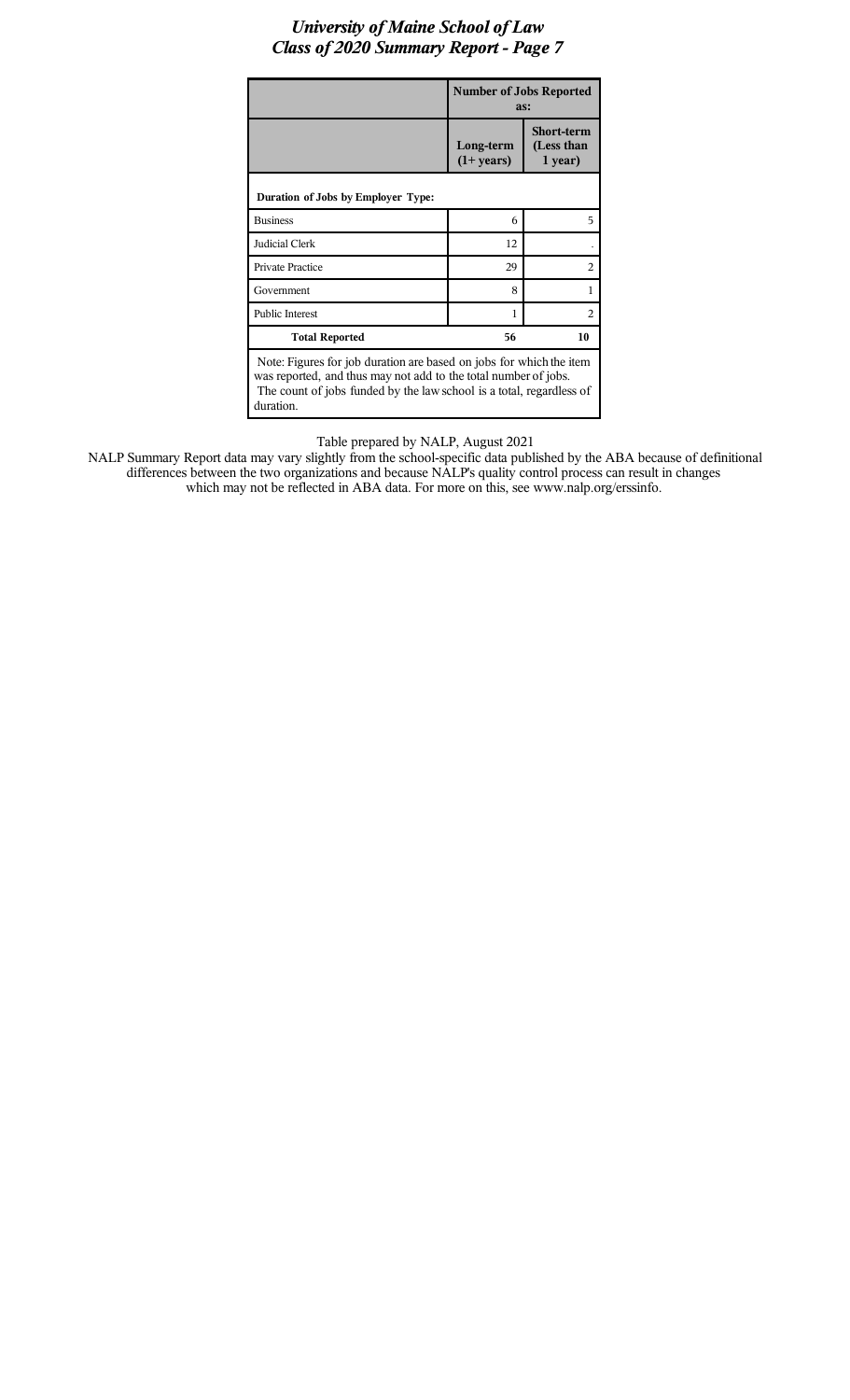# *Class of 2020 - University of Maine School of Law Table 12 Source of Job by Employer Type*

| Source of Job by Employer                                | <b>Business</b>                  |                                        | Judicial clerkship               |                                        | Law firms of 50 or<br>fewer      |                                        | Law firms of 51 or<br>more       |                                        |
|----------------------------------------------------------|----------------------------------|----------------------------------------|----------------------------------|----------------------------------------|----------------------------------|----------------------------------------|----------------------------------|----------------------------------------|
| <b>Type</b>                                              | <b>Number</b><br><b>Reported</b> | $\frac{0}{0}$<br>of<br><b>Reported</b> | <b>Number</b><br><b>Reported</b> | $\frac{0}{0}$<br>of<br><b>Reported</b> | <b>Number</b><br><b>Reported</b> | $\frac{0}{0}$<br>of<br><b>Reported</b> | <b>Number</b><br><b>Reported</b> | $\frac{0}{0}$<br>of<br><b>Reported</b> |
| Internship/Externship                                    |                                  | 16.7                                   | $\Omega$                         | $\Omega$                               | $\overline{2}$                   | 9.5                                    | $\Omega$                         | $\mathbf{0}$                           |
| Job posting in CSO                                       | 2                                | 33.3                                   | 1                                | 9.1                                    | 4                                | 19.0                                   |                                  | 33.3                                   |
| <b>OCI</b>                                               |                                  | 16.7                                   | $\mathbf{1}$                     | 9.1                                    | $\overline{2}$                   | 9.5                                    |                                  | 33.3                                   |
| <b>Clerkship application process</b><br>or OSCAR         | $\mathbf 0$                      | $\mathbf 0$                            | 6                                | 54.5                                   | $\mathbf 0$                      | 0                                      | 0                                | $\overline{0}$                         |
| Returned to or continued with<br>pre-law school employer | $\Omega$                         | $\mathbf{0}$                           | $\Omega$                         | $\mathbf 0$                            |                                  | 4.8                                    | $\Omega$                         | $\mathbf{0}$                           |
| <b>Referral</b>                                          | $\Omega$                         | $\overline{O}$                         | $\Omega$                         | $\mathbf{O}$                           | 4                                | 19.0                                   | $\Omega$                         | $\overline{0}$                         |
| <b>Self-initiated</b><br>contact/networking              | $\mathbf{O}$                     | $\overline{0}$                         | $\mathbf{1}$                     | 9.1                                    | 6                                | 28.6                                   | $\overline{0}$                   | $\overline{0}$                         |
| <b>Temp agency</b>                                       |                                  | 16.7                                   | $\Omega$                         | $\Omega$                               |                                  | 4.8                                    | $\Omega$                         | $\Omega$                               |
| All other                                                |                                  | 16.7                                   | $\overline{2}$                   | 18.2                                   |                                  | 4.8                                    |                                  | 33.3                                   |
| <b>TOTAL</b>                                             | 6                                | 100.0                                  | 11                               | 100.0                                  | 21                               | 100.0                                  | 3                                | 100.0                                  |

|                                                          | Government                       |                                        | <b>Public interest</b>           |                                        | All Employer Types*              |                                        |  |
|----------------------------------------------------------|----------------------------------|----------------------------------------|----------------------------------|----------------------------------------|----------------------------------|----------------------------------------|--|
| Source of Job by Employer<br><b>Type</b>                 | <b>Number</b><br><b>Reported</b> | $\frac{0}{0}$<br>of<br><b>Reported</b> | <b>Number</b><br><b>Reported</b> | $\frac{0}{0}$<br>of<br><b>Reported</b> | <b>Number</b><br><b>Reported</b> | $\frac{6}{9}$<br>of<br><b>Reported</b> |  |
| Internship/Externship                                    | 3                                | 33.3                                   | 0                                | $\Omega$                               | 6                                | 11.3                                   |  |
| Job posting in CSO                                       | $\overline{2}$                   | 22.2                                   | $\Omega$                         | $\Omega$                               | 10                               | 18.9                                   |  |
| <b>OCI</b>                                               | $\Omega$                         | $\mathbf{0}$                           | $\Omega$                         | $\Omega$                               | 5                                | 9.4                                    |  |
| <b>Clerkship application process</b><br>or OSCAR         | $\Omega$                         | $\mathbf{O}$                           | 0                                | $\Omega$                               | 6                                | 11.3                                   |  |
| Returned to or continued with<br>pre-law school employer | 1                                | 11.1                                   | $\Omega$                         | $\Omega$                               | $\overline{2}$                   | 3.8                                    |  |
| Referral                                                 | $\Omega$                         | $\mathbf{O}$                           | 0                                | $\Omega$                               | 4                                | 7.5                                    |  |
| Self-initiated<br>contact/networking                     | 3                                | 33.3                                   | 2                                | 66.7                                   | 12                               | 22.6                                   |  |
| Temp agency                                              | $\Omega$                         | $\Omega$                               | $\Omega$                         | $\Omega$                               | $\overline{2}$                   | 3.8                                    |  |
| All other                                                | $\Omega$                         | $\Omega$                               | 1                                | 33.3                                   | 6                                | 11.3                                   |  |
| <b>TOTAL</b>                                             | 9                                | 100.0                                  | 3                                | 100.0                                  | 53                               | 100.0                                  |  |

*"Other" also includes job fairs, non-CSO job sites and postings, and the self-employed. \* Excludes jobs for which a source, employer type, or firm size was not reported.*

*Table prepared by NALP, August 2021*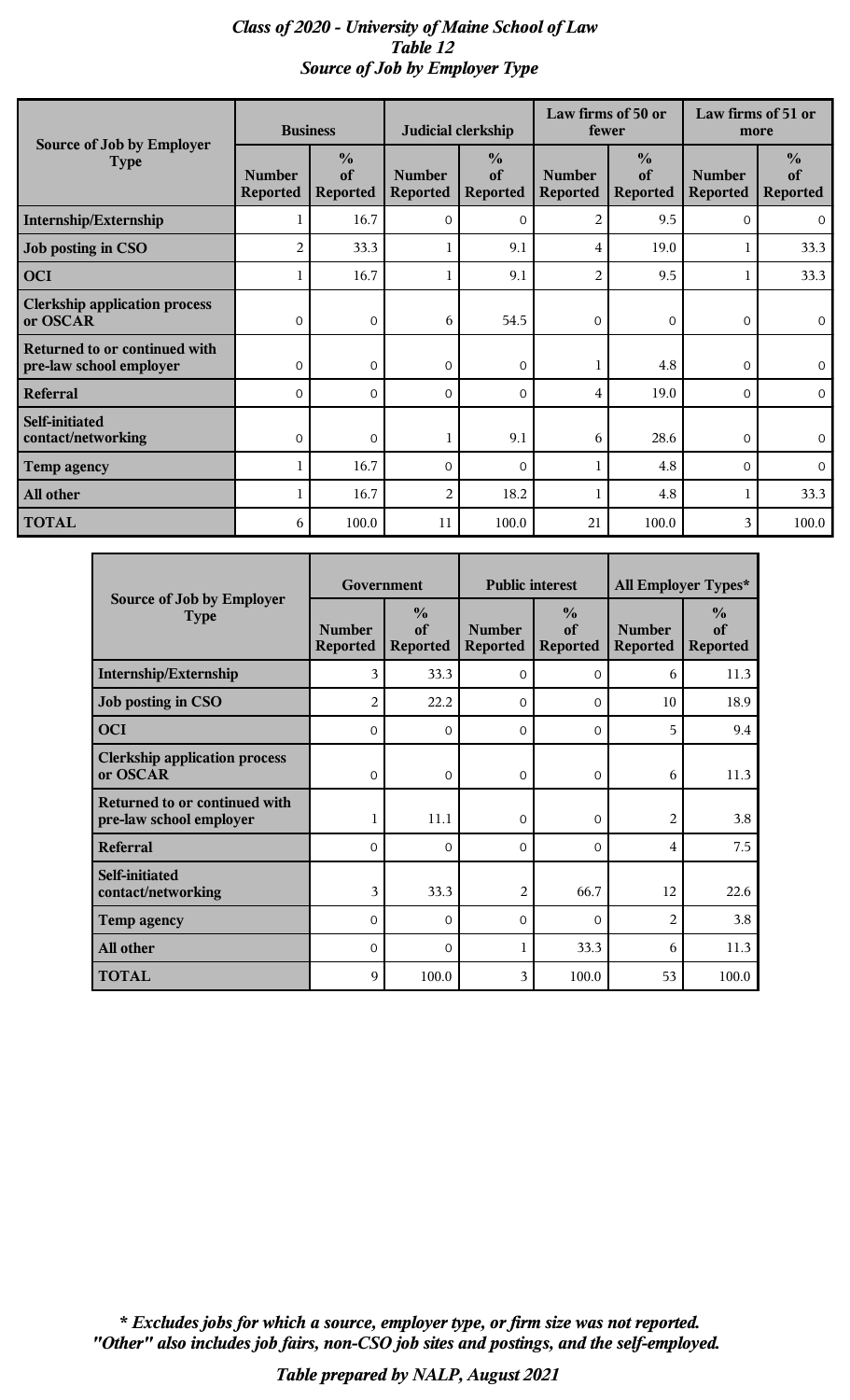| <b>Region</b>    | <b>State</b>   | #<br>of<br><b>Jobs</b> | $\frac{0}{0}$<br>of<br><b>Jobs</b> |
|------------------|----------------|------------------------|------------------------------------|
| New England      | Maine          | 47                     | 71.2                               |
|                  | Massachusetts  | 4                      | 6.1                                |
|                  | New Hampshire  | 1                      | 1.5                                |
|                  |                | 52                     | 78.8                               |
| Mid Atlantic     | New York       | 4                      | 6.1                                |
|                  |                | $\overline{4}$         | 6.1                                |
| W. North Central | Minnesota      | 1                      | 1.5                                |
|                  |                | $\mathcal I$           | 1.5                                |
| South Atlantic   | Washington, DC | 1                      | 1.5                                |
|                  |                | 1                      | 1.5                                |
| E. South Central | Tennessee      | 1                      | 1.5                                |
|                  |                | $\overline{I}$         | 1.5                                |
| W. South Central | Arkansas       | 1                      | 1.5                                |
|                  | Texas          | 1                      | 1.5                                |
|                  |                | $\overline{2}$         | 3.0                                |
| Mountain         | Nevada         | 1                      | 1.5                                |
|                  |                | $\mathcal I$           | 1.5                                |
| Pacific          | Alaska         | 1                      | 1.5                                |
|                  | California     | 1                      | 1.5                                |
|                  | Oregon         | 1                      | 1.5                                |
|                  | Washington     | 1                      | 1.5                                |
|                  |                | 4                      | 6.1                                |
| <b>TOTAL</b>     |                | 66                     | 100.0                              |

### *Class of 2020 - University of Maine School of Law Table 13 Number of Jobs Reported Taken by State*

*Excludes employed graduates for whom job location was not reported.*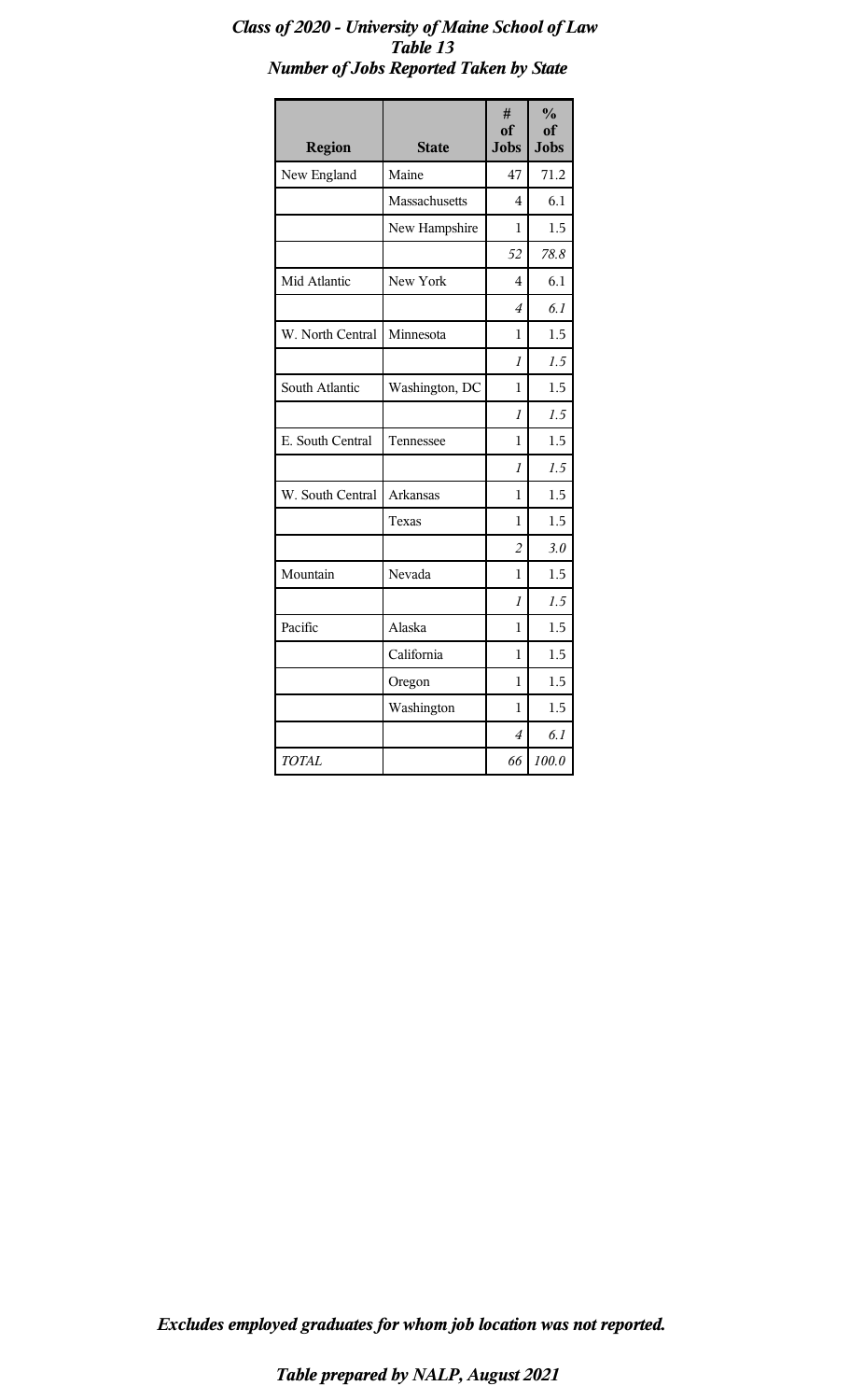### *Class of 2020 - University of Maine School of Law Table 14 Location of In-state Jobs*

| <b>In-state location</b> | #<br><b>of</b><br><b>Jobs</b> | $\frac{1}{2}$<br>of<br><b>Jobs</b> |
|--------------------------|-------------------------------|------------------------------------|
| Auburn                   | 1                             | 2.1                                |
| Augusta                  | 4                             | 8.5                                |
| Bangor                   | $\overline{2}$                | 4.3                                |
| Other/unknown Maine      | 14                            | 29.8                               |
| Portland                 | 26                            | 55.3                               |
|                          | 47                            | 100.0                              |

*Excludes employed graduates for whom job location was not reported.*

*Table prepared by NALP, August 2021*